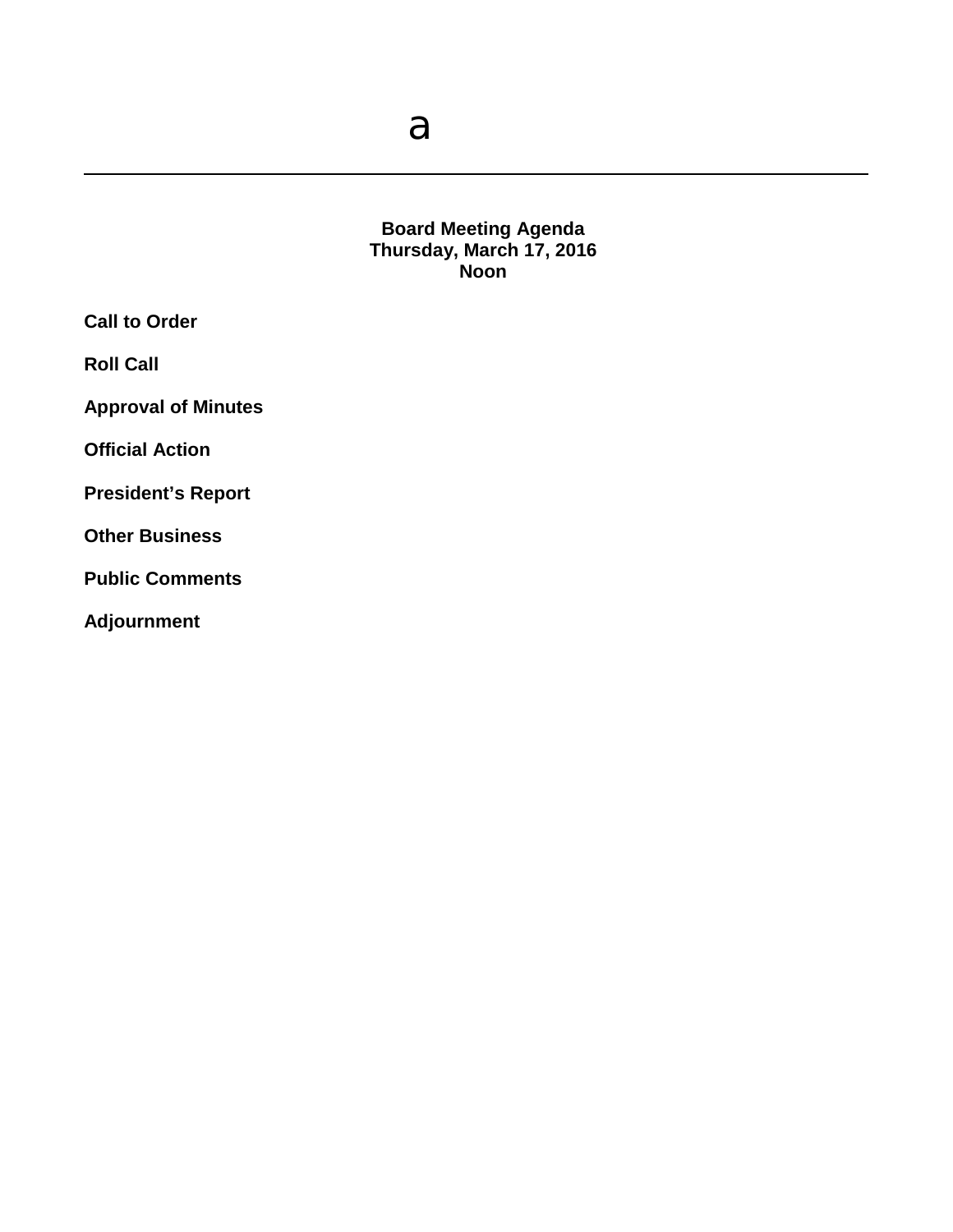# DRAFT

## **Knoxville Utilities Board Board Meeting Minutes Thursday, February 18, 2016, Noon**

### **Call to Order**

The Knoxville Utilities Board met in regular session in the Larry A. Fleming Board Room at 445 S. Gay Street, on Thursday, February 18, 2016, pursuant to the public notice published in the January 2, 2016, edition of the *News Sentinel*. Chair Thompson called the meeting to order at 12:00 p.m.

Chair Thompson welcomed five KUB Leadership Development Program employee/participants and the program facilitator attending the Board Meeting today and asked them to introduce themselves.

# **Roll Call**

Commissioners Present: Jerry Askew, Kathy Hamilton, Celeste Herbert, Sara Pinnell, Nikitia Thompson, Eston Williams, and John Worden

Commissioners Absent: None

## **Approval of Minutes**

The Minutes of the January 21, 2016, Board Meeting were approved as distributed upon a motion by Commissioner Williams and seconded by Commissioner Herbert.

#### **Old Business**

**Resolution 1339, A Resolution Authorizing Participation in the Tennessee Valley Authority's Start-up and Testing Power (STP) Program and Amending the Existing Rate Schedules of the Electric Division to Provide for an STP Rate Schedule**

President Roach reminded Commissioners that they approved participation in TVA's Start-up and Testing Power Program on the first of two readings last month. She recognized John Williams, Manager and Assistant to the CFO, to summarize the proposed amendment on second and final reading.

President Roach recommended adoption of Resolution 1339 on second and final reading. Her written recommendation is included in Attachment 1.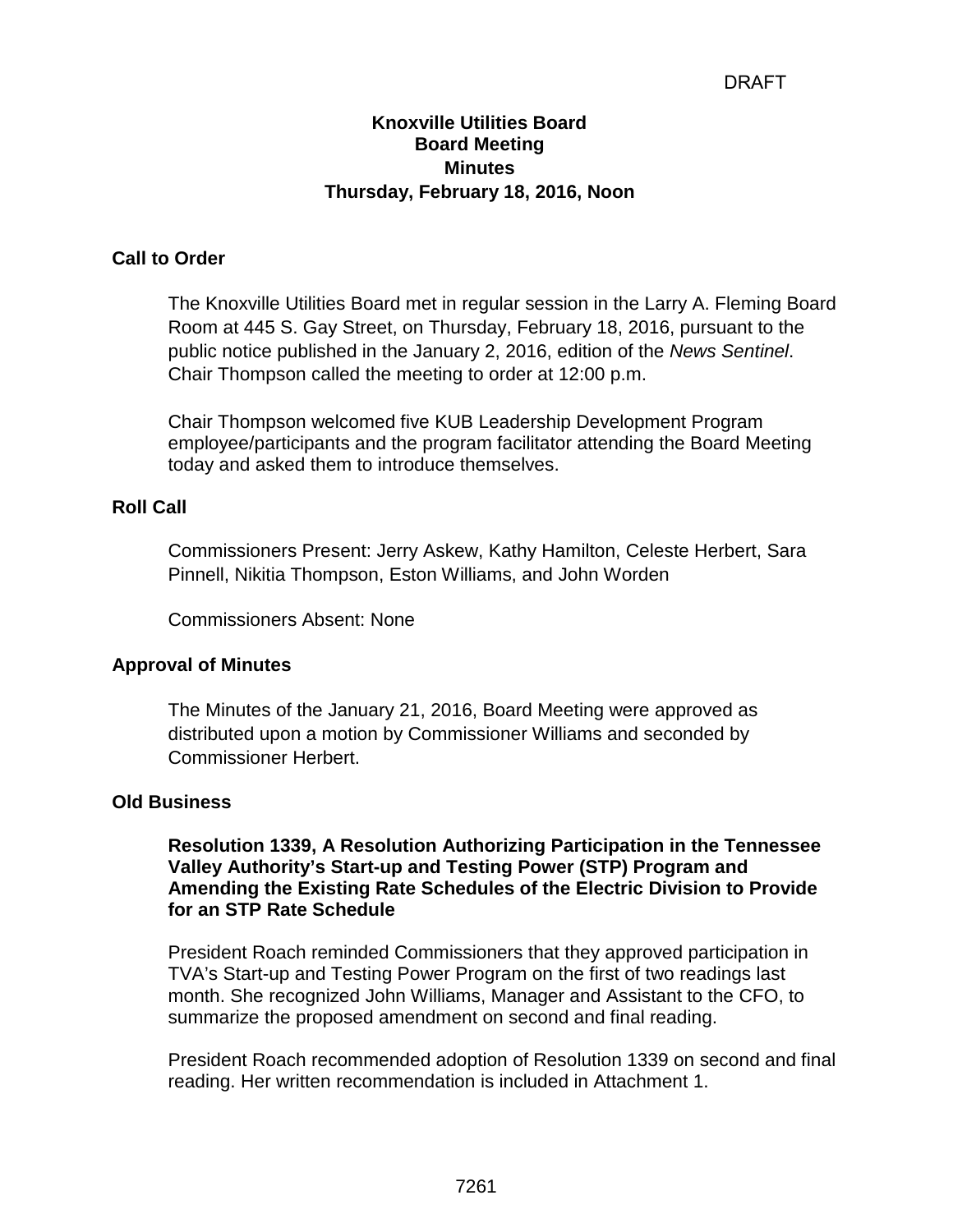Upon a motion by Commissioner Hamilton and a second by Commissioner Pinnell, Resolution 1339 *(Attachment 1)* was adopted by a roll call vote on second and final reading. The following Commissioners voted "aye": Askew, Hamilton, Herbert, Pinnell, Thompson, Williams, and Worden. No Commissioner voted "nay".

#### **New Business**

**Resolution 1340, A Resolution Requesting the City Council of the City of Knoxville to Pass a Resolution Setting the Tax Equivalent Payments for the Electric and Gas Systems for the Fiscal Year Beginning July 1, 2015 and Providing for the Allocation and Distribution of Such Payments to the Affected Taxing Jurisdictions**

President Roach recognized Mark Walker, Senior Vice President and Chief Financial Officer, who reviewed the proposed tax equivalent payments and distribution of payments for the electric and gas systems for fiscal year 2016. He advised that state law requires that City Council adopt a resolution setting the amount of the electric and gas payments and providing for their distribution. Mr. Walker noted that the proposed electric and gas payments were the maximum amounts permitted by state law.

President Roach recommended adoption of Resolution 1340 on first and final reading. Her written recommendation is included in Attachment 2.

Upon a motion by Commissioner Williams and a second by Commissioner Herbert, Resolution 1340 *(Attachment 2)* was adopted by a roll call vote on first and final reading. The following Commissioners voted "aye": Askew, Hamilton, Herbert, Pinnell, Thompson, Williams, and Worden. No Commissioner voted "nay".

#### **President's Report**

## **Water System Update**

President Roach advised Commissioners that this would be the final presentation in a series of updates on each of the utility systems, which began last fall. She recognized Julie Childers, Vice President of Water/Wastewater Engineering, to provide the update on the Water System, including the status of the Century II Water Program.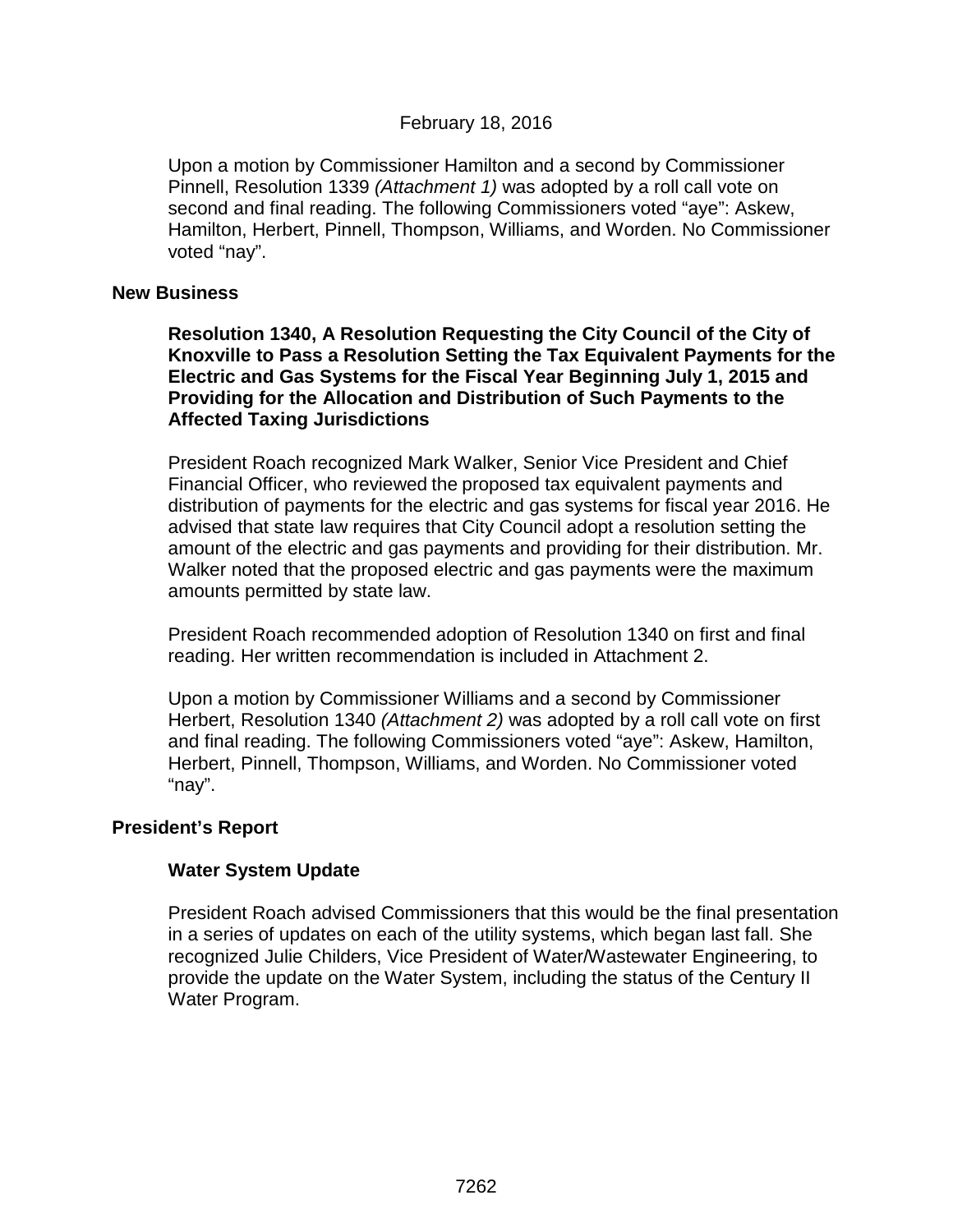# February 18, 2016

# **Economic Development**

President Roach advised Commissioners that KUB often plays an important role in partnering with local economic development agencies in helping recruit new businesses to Knoxville. She recognized Ed Medford, Manager of Economic Development and Government Relations, to provide an update on recent economic development activities.

## **Project Help Totals**

President Roach advised Commissioners that this year's annual Food City Project Help campaign has just wrapped up. She recognized Leslye Hartsell, Manager of Communications and Community Relations, to provide the details.

#### **Other Business**

None

# **Public Comment**

John Cofer – 4612 Wye Way Lane – Knoxville, TN 37920

## **Adjournment**

 $\overline{a}$ 

Chair Thompson stated that following adjournment, the Board would continue with an open lunch session where KUB matters may be discussed. There being nothing further to come before the Board, Chair Thompson declared the meeting adjourned at 1:20 p.m.

Nikitia Thompson, Chair

Mark Walker, Board Secretary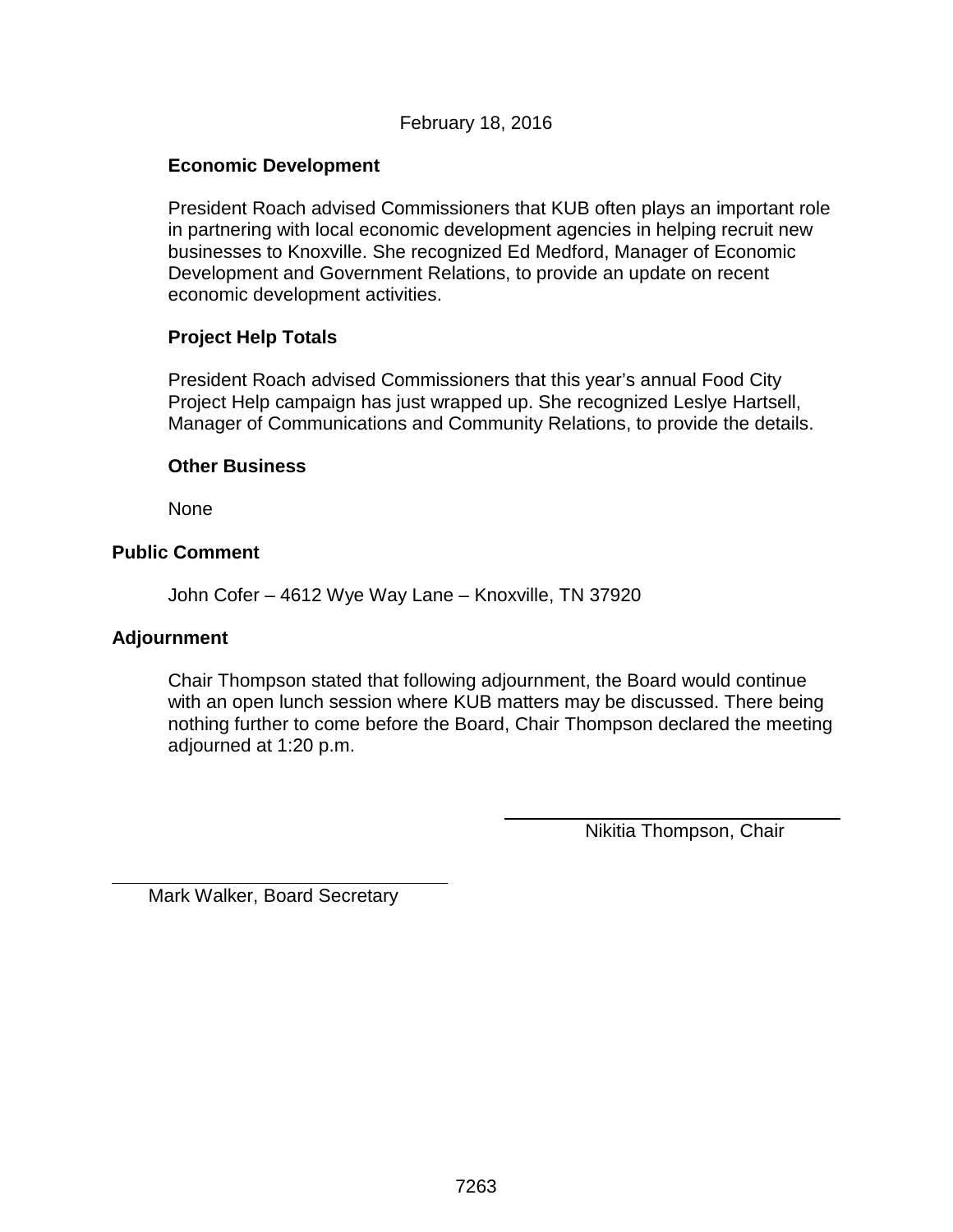# **Attachments**

| Attachment 1 | Recommendation Letter and Resolution 1339, A Resolution<br>Authorizing Participation in the Tennessee Valley Authority's<br>Start-up and Testing Power (STP) Program and Amending the<br>Existing Rate Schedules of the Electric Division to Provide for<br>an STP Rate Schedule                                                                                         | Page(s)<br>7265-7271 |
|--------------|--------------------------------------------------------------------------------------------------------------------------------------------------------------------------------------------------------------------------------------------------------------------------------------------------------------------------------------------------------------------------|----------------------|
| Attachment 2 | Recommendation Letter and Resolution 1340, A Resolution<br>Requesting the City Council of the City of Knoxville to Pass a<br>Resolution Setting the Tax Equivalent Payments for the<br>Electric and Gas Systems for the Fiscal Year Beginning July<br>1, 2015 and Providing for the Allocation and Distribution of<br>Such Payments to the Affected Taxing Jurisdictions | 7272-7277            |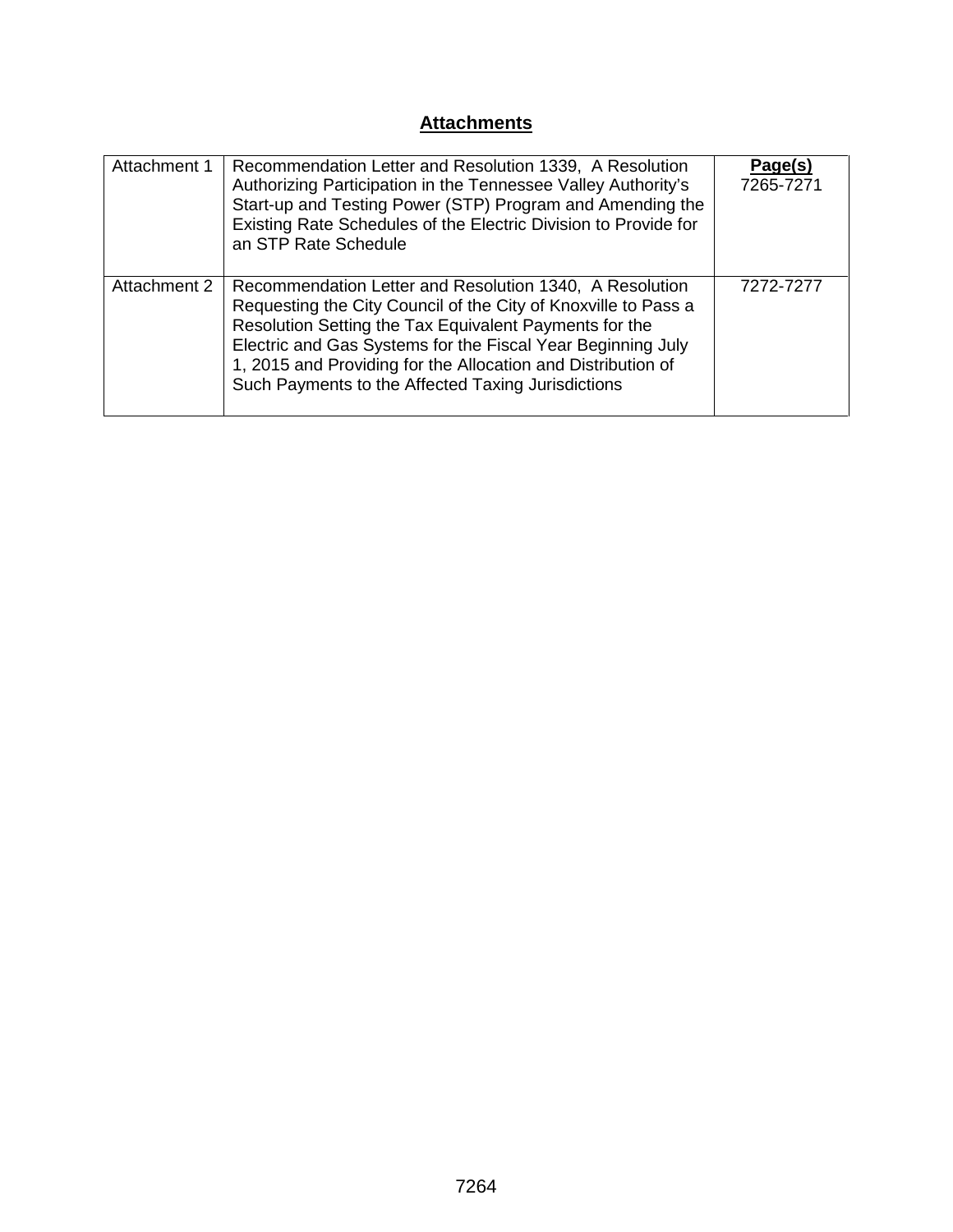

February 12, 2016

Knoxville Utilities Board 445 S. Gay Street Knoxville, Tennessee 37902-1109

Commissioners:

As you will recall, at last month's meeting the Board adopted on first reading Resolution 1339, authorizing KUB's participation in an optional TVA pricing program called Start-up and Testing Power (STP). STP provides qualifying commercial and industrial electric power customers with pricing flexibility to start up and test a new operation, expand an existing operation to test new equipment or processes, or re-start an existing facility that has been shut down for at least one year.

Under the STP program, which is available to commercial and industrial customers with a monthly power load of 1,000 kW or greater, the customer, KUB and TVA work together to establish a firm or base-line power load for the customer. STP demand and energy rates are applied to any usage above the customer's base-line requirements. STP power is subject to interruption by TVA on 5 minutes notice. The customer's firm demand and energy charges are based on the applicable electric rate schedule.

As the STP program is a new rate offering for KUB, two readings are required. I recommend adoption of Resolution 1339 on second and final reading.

Respectfully submitted,

 $\overline{A}$ 

Mintha E. Roach President and CEO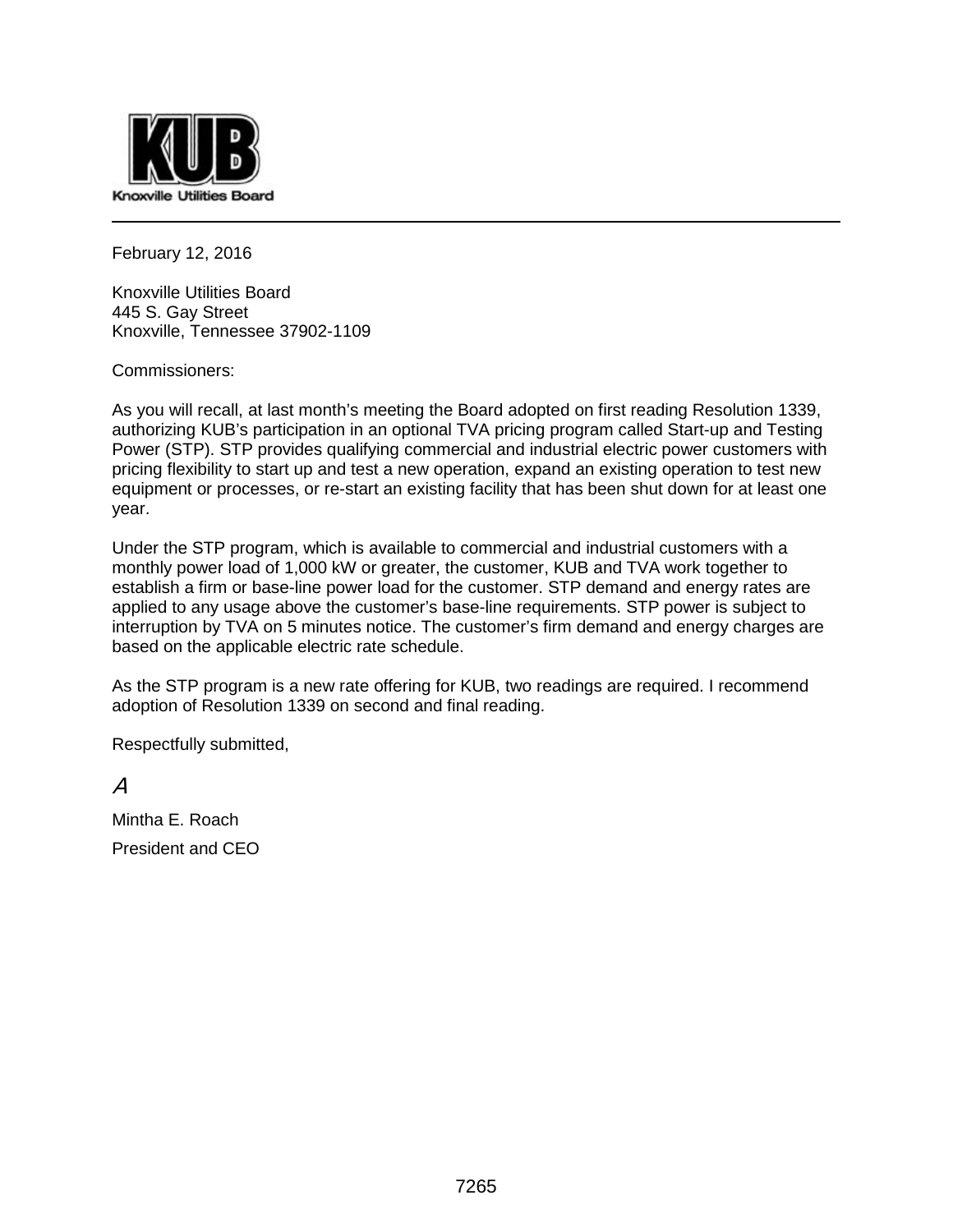# **RESOLUTION NO. 1339**

**A Resolution Authorizing Participation in the Tennessee Valley Authority's Startup and Testing Power (STP) Program and Amending the Existing Rate Schedules of the Electric Division to Provide for an STP Rate Schedule**

**Whereas,** the Knoxville Utilities Board ("KUB") purchases its full electric power requirements from the Tennessee Valley Authority ("TVA"); and

**Whereas,** TVA offers STP, an optional, interruptible pricing product available to large commercial and industrial electric customers that are establishing new operations, restarting plants that have been shut down for a year or more, or expanding operations, to accommodate equipment testing and other conditions which temporarily cause erratic power usage; and

**Whereas,** the KUB Board of Commissioners (the "Board") previously adopted Resolution 1060, as heretofore amended, providing rate schedules for the Electric Division of KUB; and

**Whereas,** Staff has recommended the Board authorize KUB's participation in the STP program; and

**Whereas,** it is in the best interest of KUB and its customers for KUB to participate in the STP program; and

**Whereas,** in accordance with Section 1107(L) of the Charter, KUB has provided the required public notice of not less than five (5) days prior to a meeting of the Board when a rate change is to be considered.

**Now, Therefore, Be it Hereby Resolved by the Board of Commissioners of the Knoxville Utilities Board:**

**Section 1:** That the Board hereby authorizes participation by KUB in the STP program.

**Section 2:** That the President and Chief Executive Officer is hereby authorized on behalf of KUB to enter any agreements or take any actions reasonably necessary for KUB and its customers to participate in the STP program.

**Section 3:** That the rate schedules of the Electric Division as set forth in Section 1 of Resolution No. 1060, as heretofore amended, be amended to include a rate schedule for STP, as set forth in Exhibit A to this Resolution, to be effective March 1, 2016.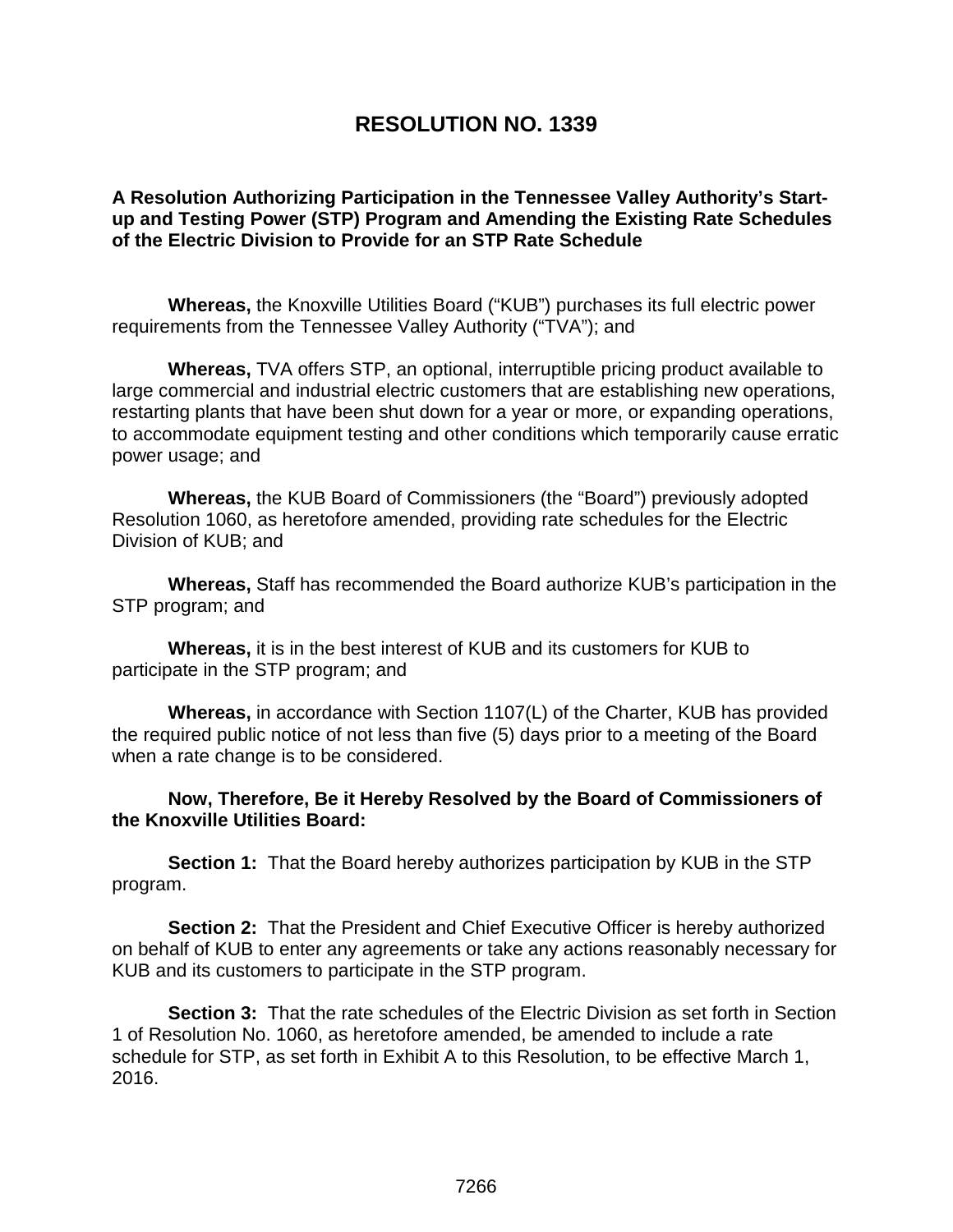**Section 4:** That the rate schedule for STP set forth in Exhibit A to this Resolution, shall be deleted in its entirety, and replaced with the rate schedule for STP, as set forth in Exhibit B to this Resolution, to be effective July 1, 2016.

> Nikitia Thompson/s Nikitia Thompson, Chair

 Mark Walker/s Mark Walker, Board Secretary

APPROVED ON 1st READING: 1-21-16 APPROVED ON 2<sup>nd</sup> READING: 2-18-16 EFFECTIVE DATE: 3-1-16 MINUTE BOOK 36 PAGE 7266-7271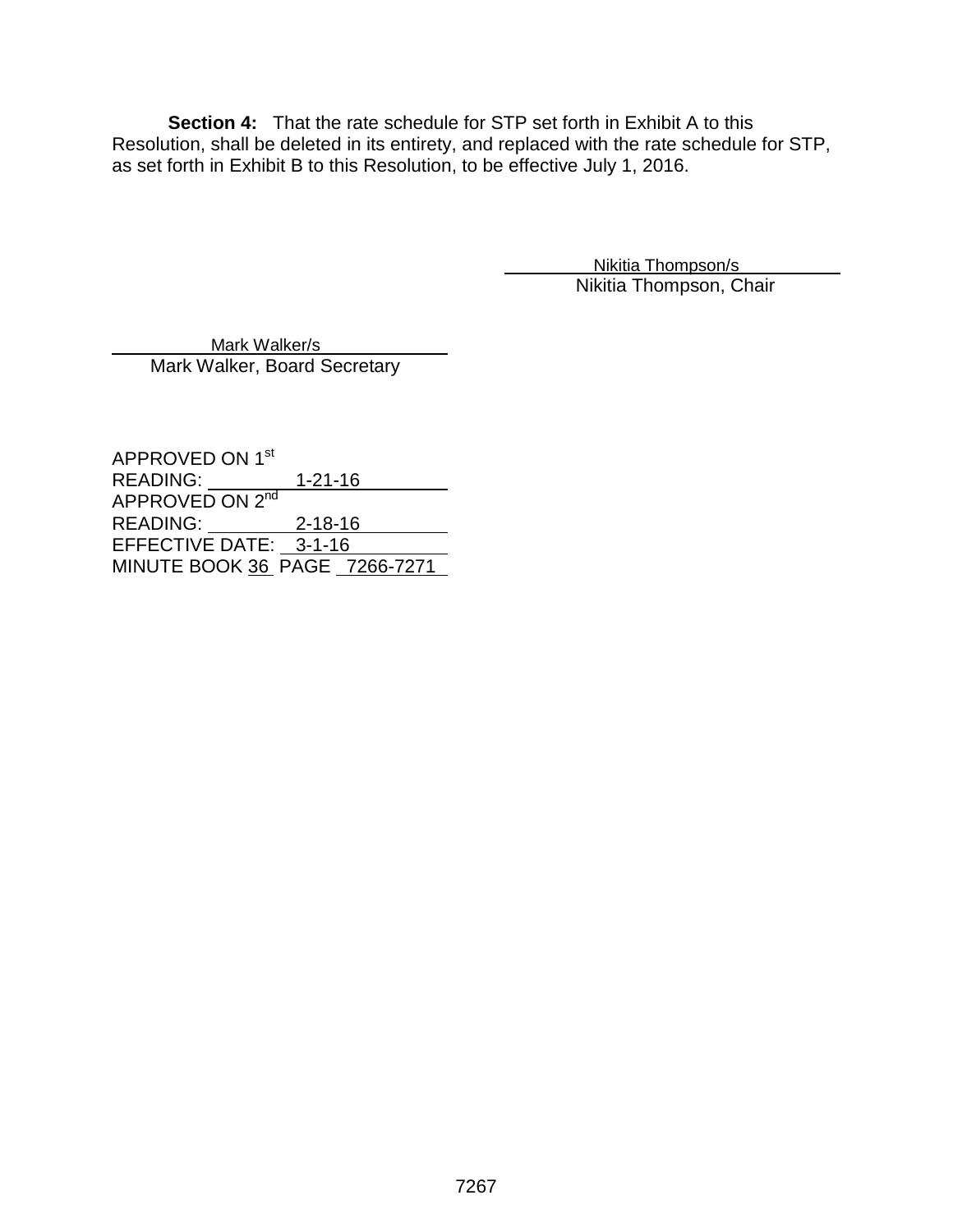# **RESOLUTION 1339 EXHIBIT A RATE SCHEDULE OF THE ELECTRIC DIVISION EFFECTIVE MARCH 1, 2016**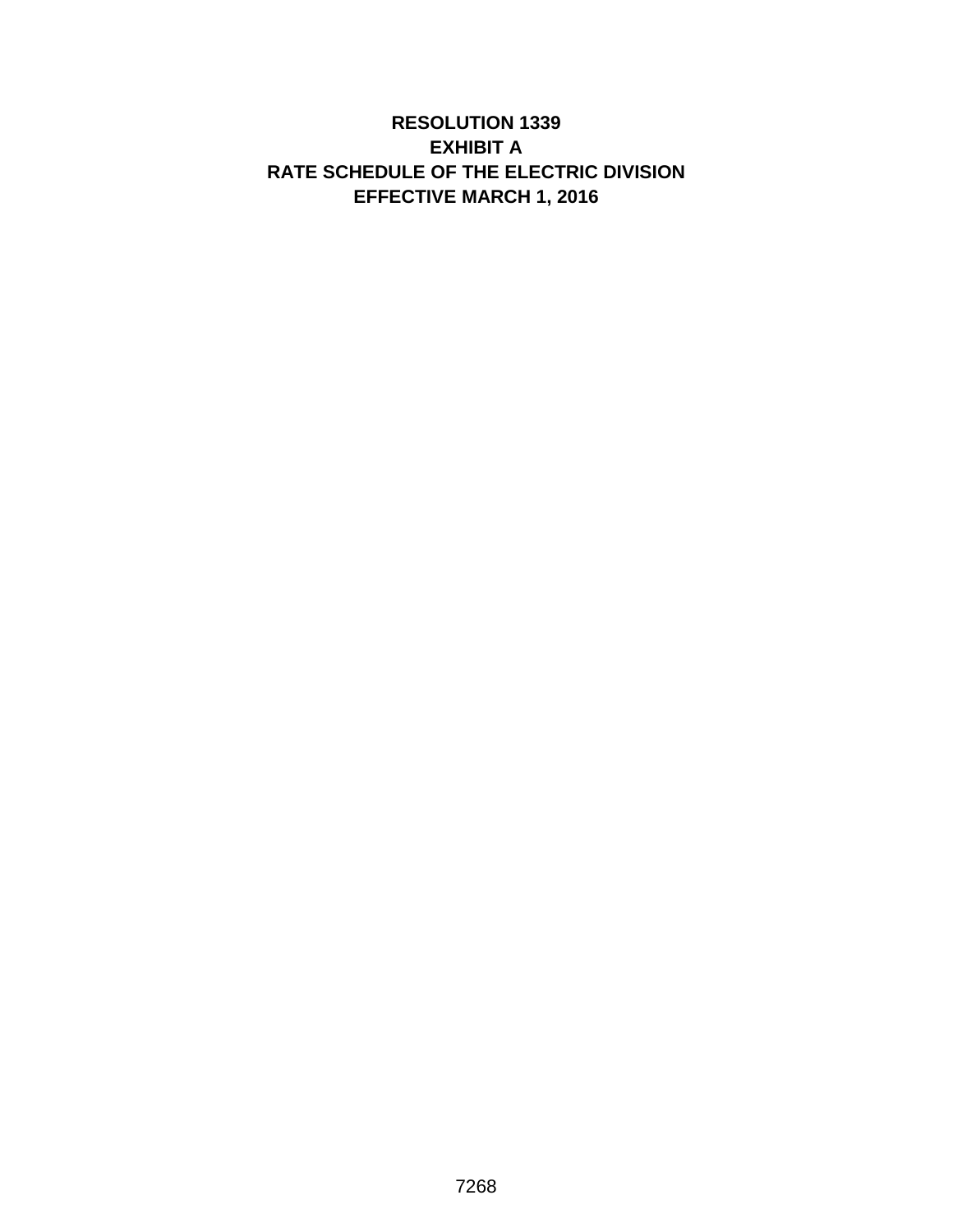# **Start-up and Testing Power (STP)**

## Availability

KUB provides Start-up and Testing Power (STP) to qualified power users through its wholesale power supplier, the Tennessee Valley Authority (TVA), in accordance with the power supply contract between KUB and TVA.

STP shall be made available to qualified power users pursuant to specific contractual arrangements between KUB and the customer (such contractual arrangements may be contained in one or more written instruments and are hereinafter sometimes referred to as the "Contract").

# Charges for STP

All STP-related charges shall be established in accordance with the Contract.

# Interruptibility

STP furnished to a customer under the Contract shall be subject to interruption and to suspension of availability as provided for in the Contract.

# Rules and Regulations

Service is subject to Rules and Regulations of KUB.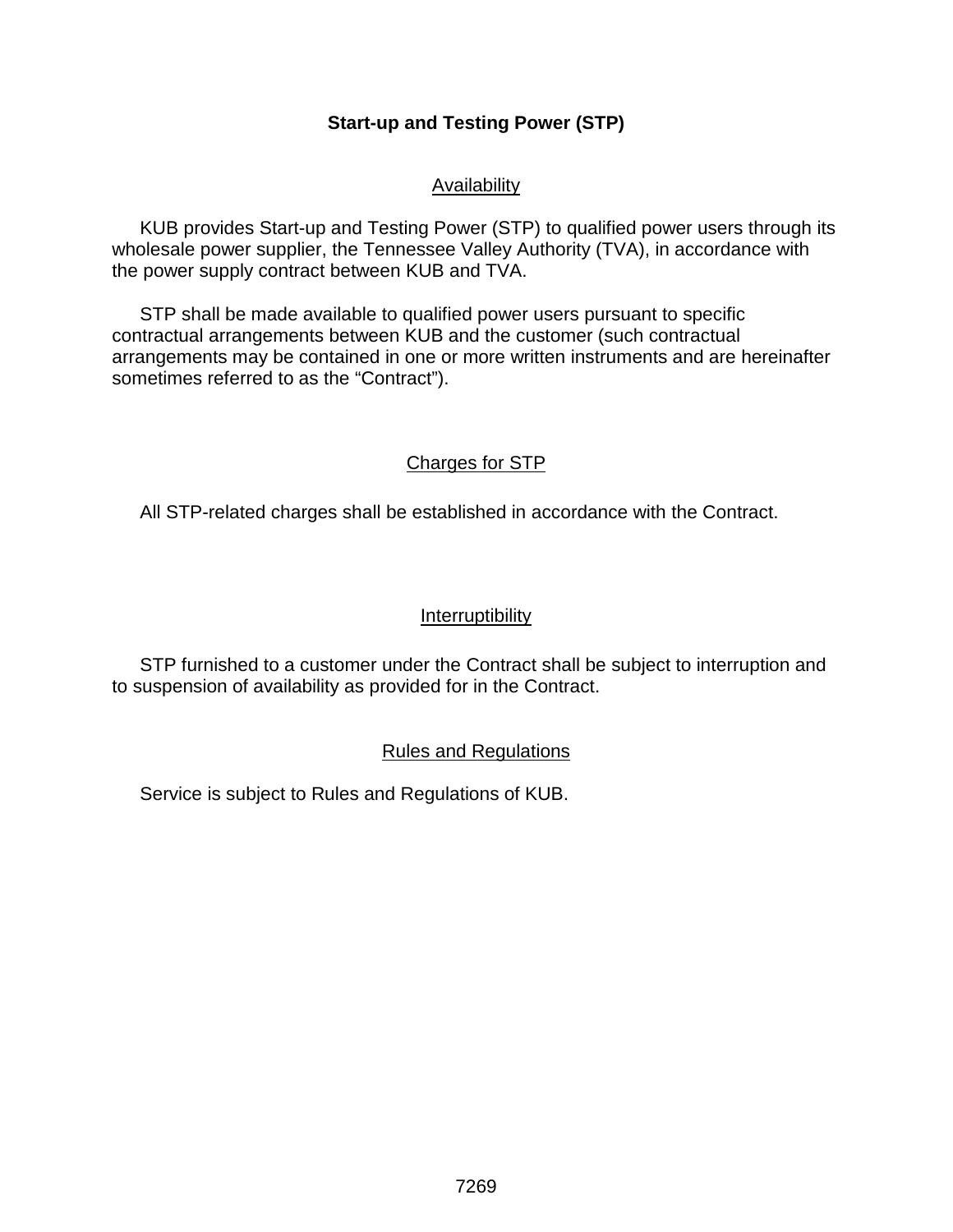# **RESOLUTION 1339 EXHIBIT B RATE SCHEDULE OF THE ELECTRIC DIVISION EFFECTIVE JULY 1, 2016**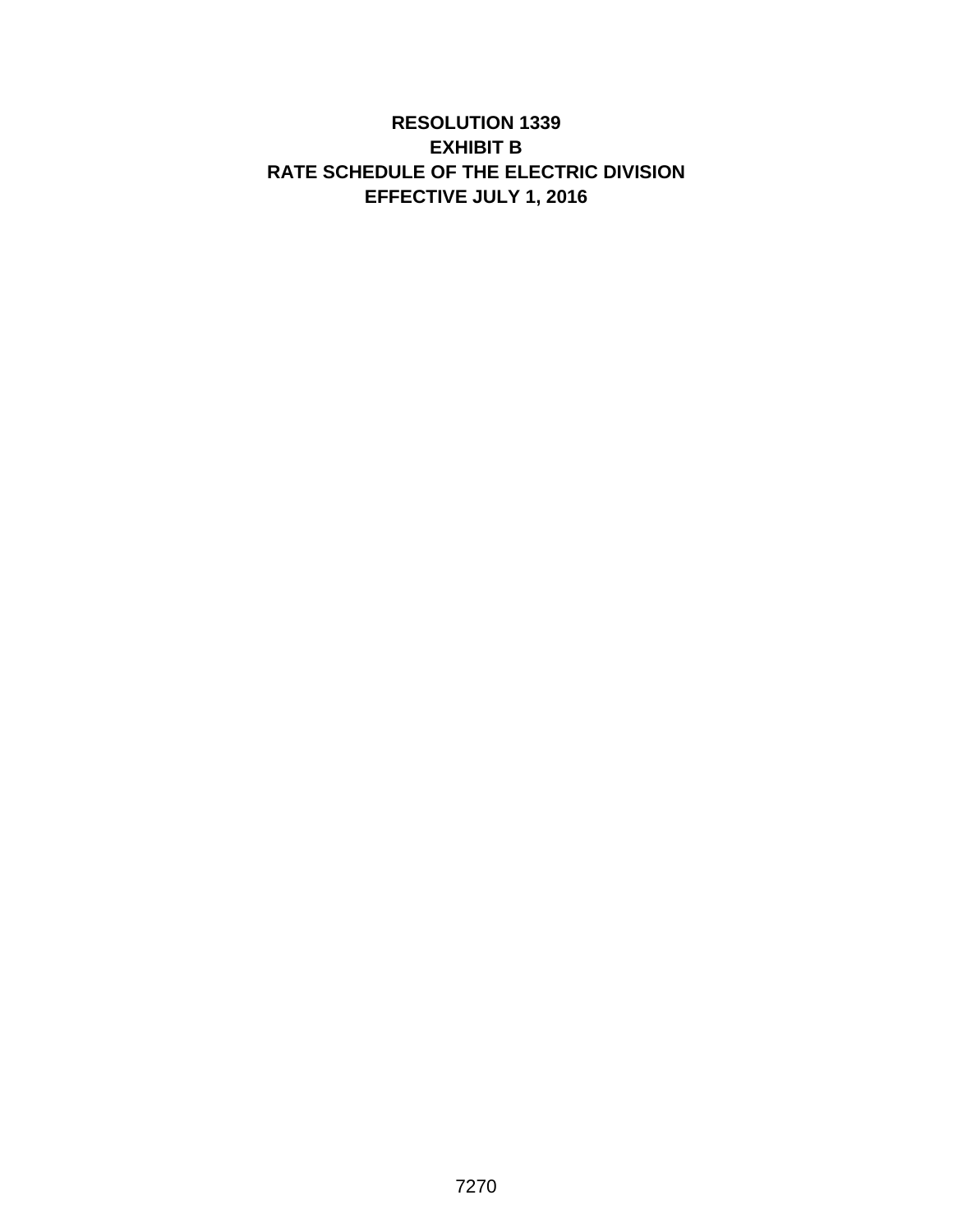# **Start-up and Testing Power (STP)**

## Availability

KUB provides Start-up and Testing Power (STP) to qualified power users through its wholesale power supplier, the Tennessee Valley Authority (TVA), in accordance with the power supply contract between KUB and TVA.

STP shall be made available to qualified power users pursuant to specific contractual arrangements between KUB and the customer (such contractual arrangements may be contained in one or more written instruments and are hereinafter sometimes referred to as the "Contract").

# Charges for STP

All STP-related charges shall be established in accordance with the Contract.

## Interruptibility

STP furnished to a customer under the Contract shall be subject to interruption and to suspension of availability as provided for in the Contract.

## Rules and Regulations

Service is subject to Rules and Regulations of KUB.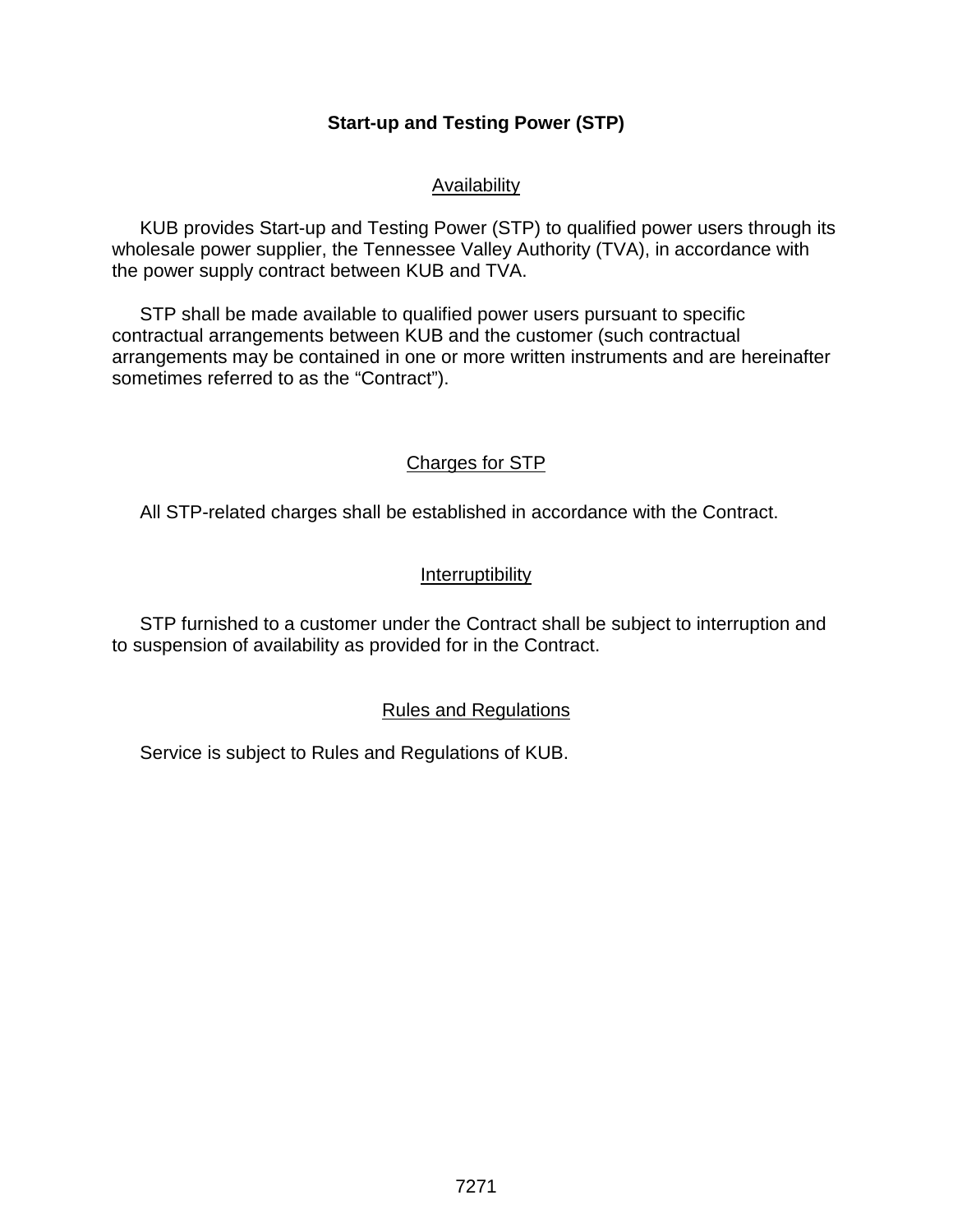

February 12, 2016

Knoxville Utilities Board 445 S. Gay Street Knoxville, Tennessee 37902-1109

Commissioners:

State law requires City Council, as the municipality's governing body, to pass a resolution setting the in lieu of tax payments (tax equivalents) for KUB's electric and gas systems each fiscal year and providing for their distribution to the appropriate taxing jurisdictions.

Tax equivalents for the electric system for Fiscal Year 2016 are \$13,900,176. Tax equivalents for the gas system for Fiscal Year 2016 are \$6,737,649. Both electric and gas tax equivalent payments are the maximum amounts provided for under state law. Electric and gas tax equivalent payments will be made to the respective taxing jurisdictions on the last business day of June. An overview of all tax equivalent payments for Fiscal Year 2016 is attached for your information.

I recommend adoption of Resolution 1340, requesting the City Council of Knoxville to set the in lieu of tax payments for KUB's electric and gas systems and to establish the allocation of payments to the various taxing jurisdictions for the fiscal year ending June 30, 2016.

Respectfully submitted,

A

Mintha E. Roach President and CEO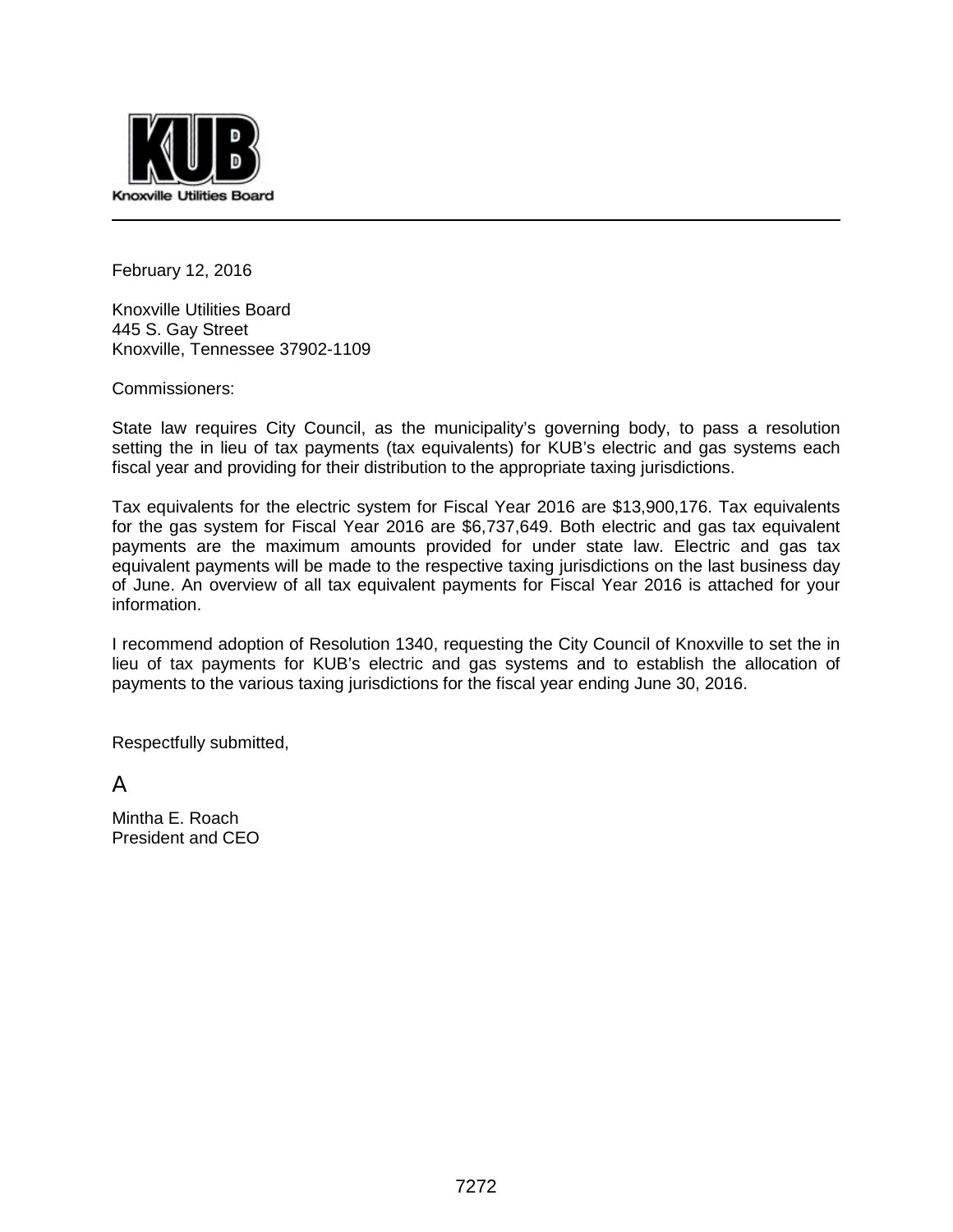# **RESOLUTION NO. 1340**

**A Resolution Requesting the City Council of the City of Knoxville to Pass a Resolution Setting the Tax Equivalent Payments for the Electric and Gas Systems for the Fiscal Year Beginning July 1, 2015 and Providing for the Allocation and Distribution of Such Payments to the Affected Taxing Jurisdictions**

**Whereas,** in accordance with Section 1101 of the Charter of the City of Knoxville, the purchase, sale, and distribution of electric and gas services by the City of Knoxville are under the jurisdiction, control, and management of the Knoxville Utilities Board ("KUB"); and

**Whereas,** the state of Tennessee adopted electric and gas tax equivalent statutes in 1987 (TCA Sections 7-52-301 et seq. and Sections 7-39-401 et seq.) in order to gain uniformity with respect to payments in lieu of taxes on the property and operations of all electric and gas systems owned and operated by incorporated cities or towns, by counties, and by metropolitan governments in the state of Tennessee; and

**Whereas,** the statutes provide that every municipality may cause an amount to be paid from its electric and/or gas system revenues for tax equivalents which, in the judgment of the municipality's governing body (i.e. City Council of Knoxville), after consultation with the supervisory body (i.e. KUB), represents the fair share cost of government to be borne by the electric system and/or gas system; and

**Whereas,** the statutes include formulas which establish the maximum annual tax equivalent payment for electric and gas systems; and

**Whereas,** the statutes provide the basis for the allocation and distribution of tax equivalent payments to the various taxing jurisdictions, except to the extent any such payments were allocated and distributed under established arrangements in existence immediately prior to the adoption of the statutes; and

 **Whereas,** KUB had an established arrangement for the allocation and distribution of electric and gas system tax equivalent payments, as defined by the statutes, in existence immediately prior to the adoption of said statutes; and

**Whereas,** KUB has prepared a proposed resolution for passage by the City Council of Knoxville, a copy of which resolution is attached hereto and made a part hereof (hereinafter referred to as the "Proposed Resolution").

**Now, Therefore, Be It Hereby Resolved by the Board of Commissioners of the Knoxville Utilities Board:**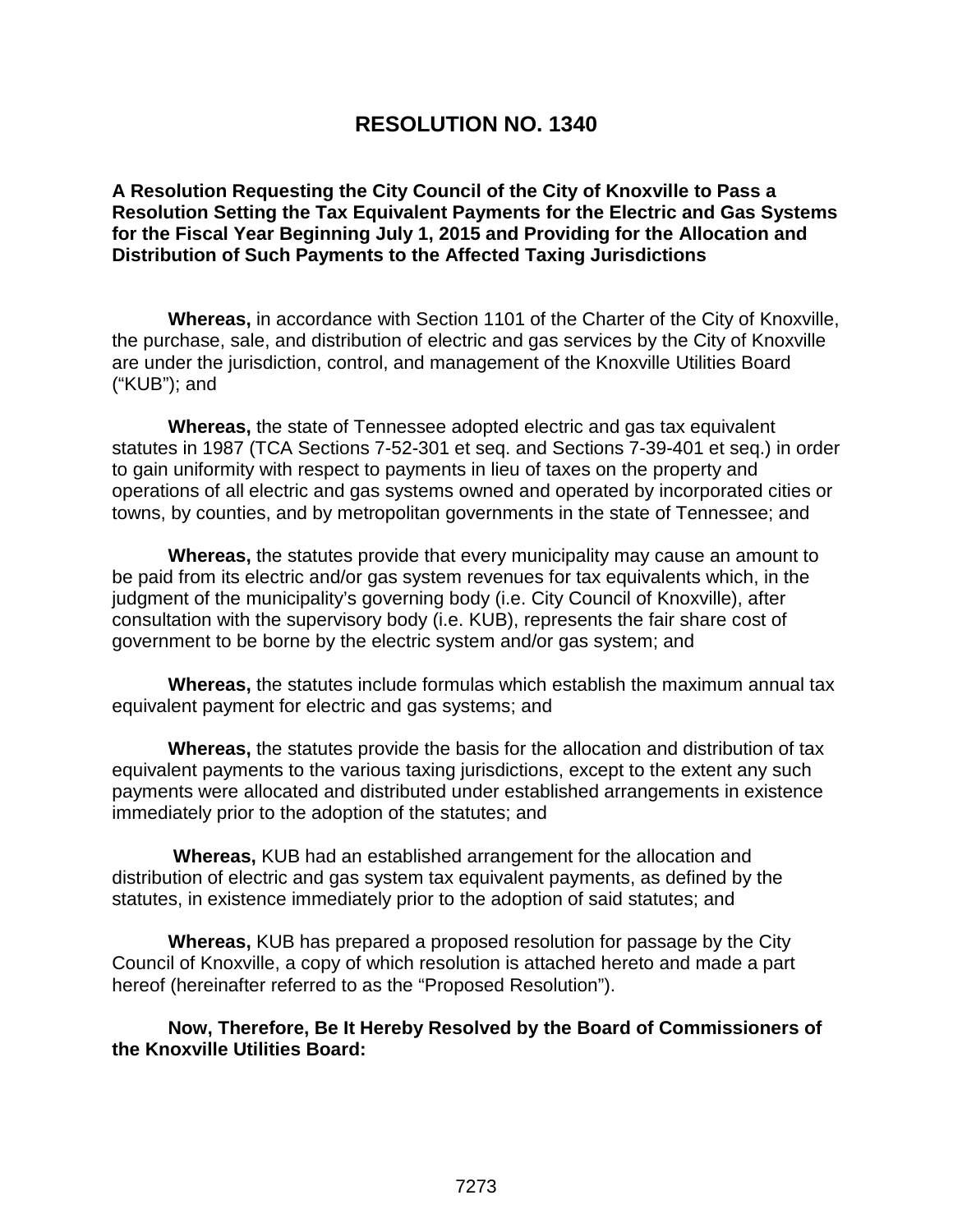**Section 1.** That the KUB Board of Commissioners (the "Board"), after due consideration, finds that it is in the best interest of KUB and the City of Knoxville to make the maximum electric and gas tax equivalent payments permitted by law for the fiscal year beginning July 1, 2015, totaling \$13,900,176 for the electric system and \$6,737,649 for the gas system (hereinafter referred to as "Tax Equivalents").

**Section 2.** That this Board, after due consideration, finds that the following allocation and distribution of the aforesaid Tax Equivalents to the following taxing jurisdictions is required under the applicable statutes:

|                        | Electric<br><b>Tax Equivalents</b> | Gas<br><b>Tax Equivalents</b> | Total<br><b>Tax Equivalents</b> |
|------------------------|------------------------------------|-------------------------------|---------------------------------|
| City of Knoxville      | \$6,979,195                        | \$3,682,642                   | \$10,661,837                    |
| <b>Knox County</b>     | 6,045,492                          | 3,051,297                     | 9,096,789                       |
| <b>Union County</b>    | 354,787                            |                               | 354,787                         |
| <b>Sevier County</b>   | 328,595                            |                               | 328,595                         |
| <b>Grainger County</b> | 133,665                            |                               | 133,665                         |
| Jefferson County       | 37,526                             |                               | 37,526                          |
| <b>Blount County</b>   | 12,773                             |                               | 12,773                          |
| <b>Anderson County</b> | 8,143                              | 2,529                         | 10,672                          |
| <b>Loudon County</b>   |                                    | 1,181                         | 1,181                           |
| Total                  | \$13,900,176                       | \$6,737,649                   | \$20,637,825                    |

**Section 3.** That this Board hereby formally requests City Council to pass the Proposed Resolution, and this Board does hereby adopt, ratify, approve, consent and agree to each and every recital and provision contained in the Proposed Resolution.

**Section 4.** That this Board finds that the statutory obligation for consultation with the supervisory body (KUB) will be fulfilled by the delivery of this resolution to City Council.

**Section 5.** That upon City Council's passage of the Proposed Resolution, the President and Chief Executive Officer, or the Chief Financial Officer, is hereby authorized and directed to distribute the Tax Equivalents to the respective taxing jurisdictions in accordance with the Proposed Resolution; provided, however, that the amount of such Tax Equivalents to be paid to any taxing jurisdiction specified in the Proposed Resolution shall be appropriately reduced by the aggregate amount of any qualified state, county, city and other local taxes or charges imposed for such fiscal year by or for the benefit of such taxing jurisdiction, said reduction being required by the statutes.

**Section 6.** That the President and Chief Executive Officer is authorized to deliver copies of this Resolution to the Mayor and City Council as formal evidence of this Board's action in connection therewith.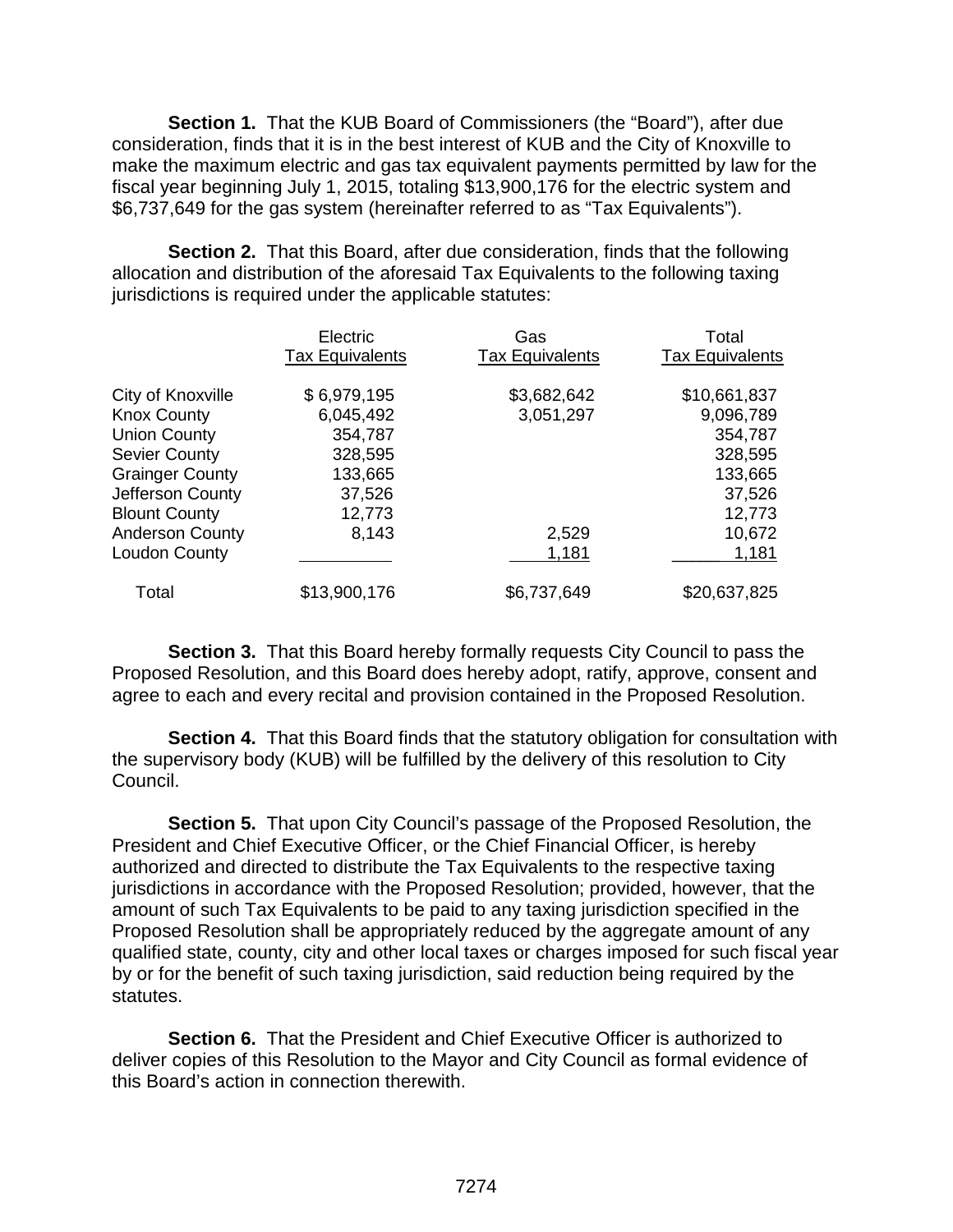**Section 7.** BE IT FURTHER RESOLVED that this Resolution shall take effect from and after its passage.

> Nikitia Thompson/s Nikitia Thompson, Chair

 Mark Walker/s Mark Walker, Board Secretary

APPROVED ON 1<sup>st</sup> <u>& FINAL READING: \_\_ 2-18-16</u> EFFECTIVE DATE: <u>2-18-16</u> MINUTE BOOK 36 PAGE 7273-7277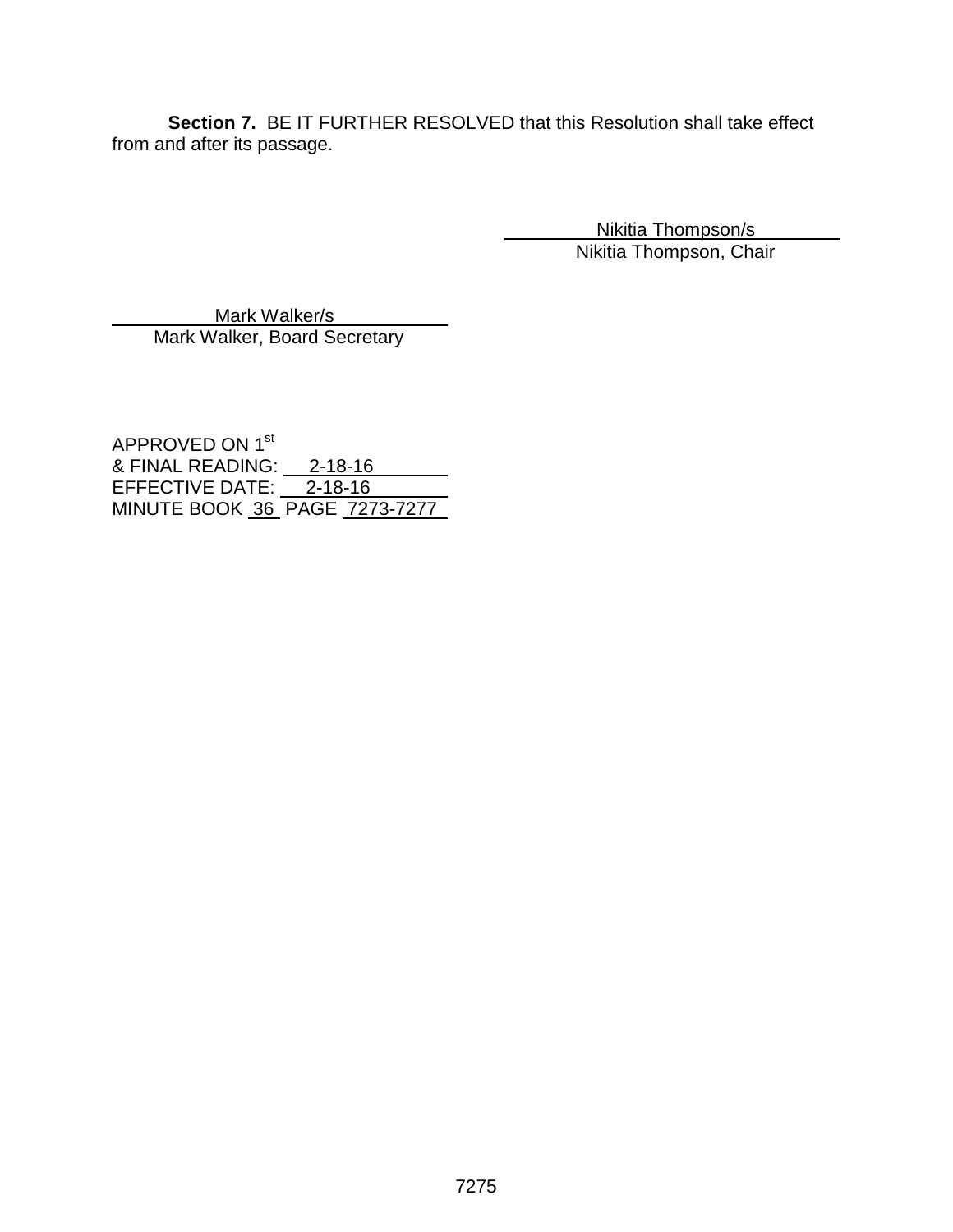## **RESOLUTION**

**A Resolution of the Council of the City of Knoxville Setting the In Lieu of Tax Payments for the Electric and Gas Systems of the Knoxville Utilities Board for the Fiscal Year Beginning July 1, 2015 and Providing for the Allocation and Distribution of Such Payments to the Affected Taxing Jurisdictions**

**Whereas,** under the state of Tennessee electric and gas tax equivalent statutes (TCA Section 7-52-301 et seq. and Section 7-39-401 et seq.), the Council of the City of Knoxville, after consultation with the Knoxville Utilities Board (hereinafter referred to as "KUB"), may cause to be paid from KUB's Electric and Gas Divisions an amount for payments in lieu of taxes (hereinafter referred to as "Tax Equivalents") on KUB's electric and gas systems and operations which, in the judgment of City Council, shall represent the fair cost of government properly to be borne thereby; and

**Whereas,** the amount of Tax Equivalents that may be set by City Council is to be in lieu of all state, county, city and other local taxes or charges imposed on KUB's Electric and Gas Divisions for the fiscal year by the various taxing jurisdictions in which the properties of the electric and gas systems are situated, said amount being subject to a maximum limitation that may be paid for a fiscal year; and

**Whereas,** the Tax Equivalents are to be distributed to the respective taxing jurisdictions in accordance with a mandatory distribution formula or under established arrangements with taxing jurisdictions in effect immediately prior to the adoption of the statutes, both as provided for in the statutes; and

**Whereas,** KUB had established arrangements in place with taxing jurisdictions for the allocation and distribution of in lieu of tax payments on KUB's electric and gas systems immediately prior to the adoption of the statutes; and

**Whereas,** KUB, by its passage of Resolution No. 1340 on February 18, 2016, and the delivery of same to City Council, has requested City Council pass a resolution setting the Tax Equivalents for the fiscal year beginning July 1, 2015, and providing for the allocation and distribution of the Tax Equivalents to the affected taxing jurisdictions (hereinafter referred to as "Proposed Resolution"); and

**Whereas,** City Council, having consulted with KUB regarding the setting of the Tax Equivalents and the allocation and distribution thereof to the affected taxing jurisdictions, hereby finds that KUB's Proposed Resolution is in the best interests of the City of Knoxville and KUB.

# **NOW THEREFORE BE IT HEREBY RESOLVED BY THE CITY COUNCIL OF THE CITY OF KNOXVILLE:**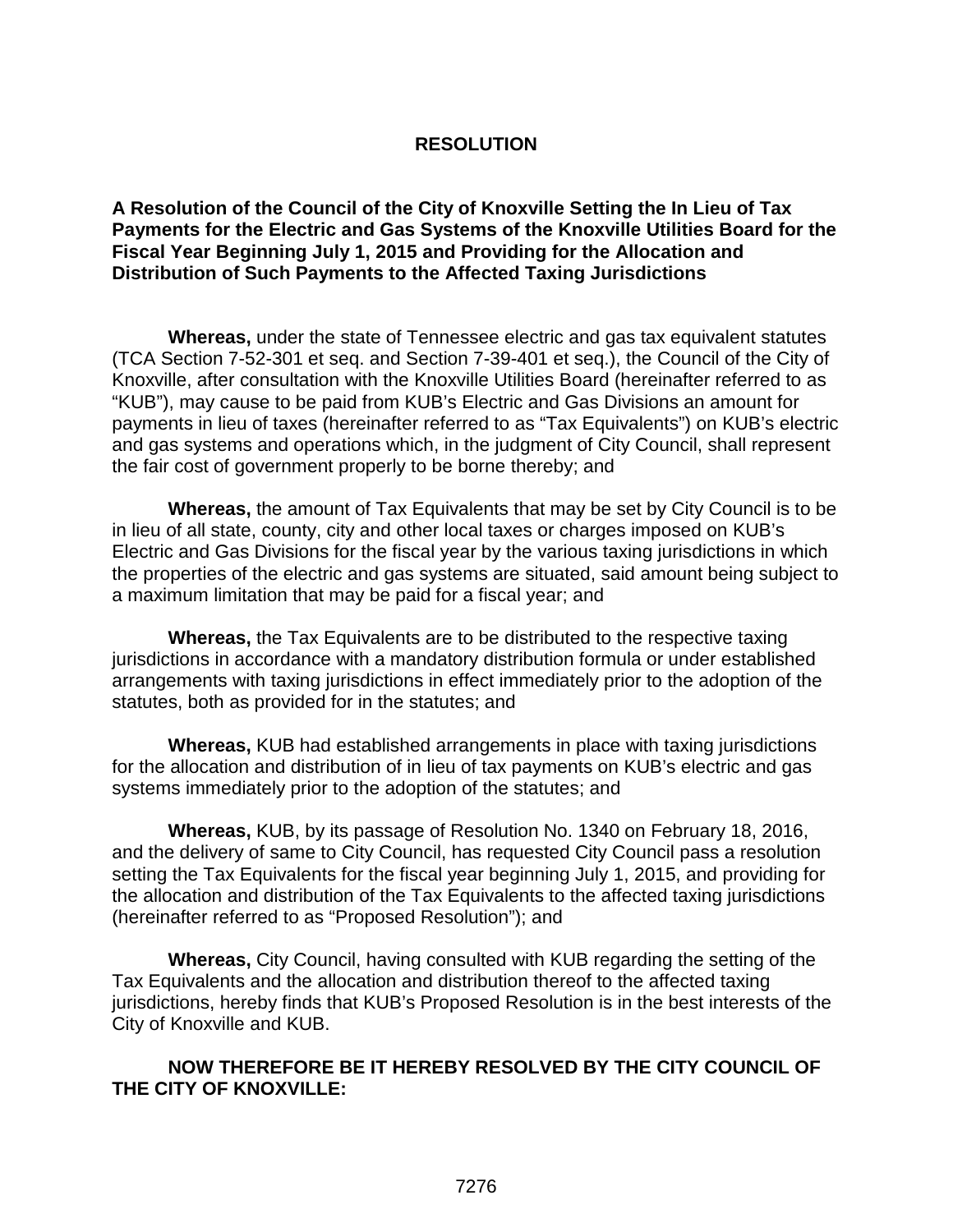**Section 1.** That pursuant to T.C.A. Sections 7-52-301 et seq. and Sections 7- 39-401 et seq., the Council of the City of Knoxville hereby sets the Tax Equivalents for KUB's electric and gas systems for the fiscal year beginning July 1, 2015, at a total of \$20,637,825, representing \$13,900,176 in electric Tax Equivalents and \$6,737,649 in gas Tax Equivalents, said amounts being the maximum amount of Tax Equivalents that may be paid from KUB's Electric and Gas Divisions under law.

**Section 2.** That the aforesaid Tax Equivalents be distributed in accordance with law to the following taxing jurisdictions in the amounts specified below:

|                        | Electric<br><b>Tax Equivalents</b> | Gas<br><b>Tax Equivalents</b> | Total<br><b>Tax Equivalents</b> |
|------------------------|------------------------------------|-------------------------------|---------------------------------|
| City of Knoxville      | \$6,979,195                        | \$3,682,642                   | \$10,661,837                    |
| <b>Knox County</b>     | 6,045,492                          | 3,051,297                     | 9,096,789                       |
| <b>Union County</b>    | 354,787                            |                               | 354,787                         |
| <b>Sevier County</b>   | 328,595                            |                               | 328,595                         |
| <b>Grainger County</b> | 133,665                            |                               | 133,665                         |
| Jefferson County       | 37,526                             |                               | 37,526                          |
| <b>Blount County</b>   | 12,773                             |                               | 12,773                          |
| <b>Anderson County</b> | 8,143                              | 2,529                         | 10,672                          |
| <b>Loudon County</b>   |                                    | 1,181                         | 1,181                           |
| Total                  | \$13,900,176                       | \$6,737,649                   | \$20,637,825                    |

**Section 3.** That the statutory obligation for City Council to consult with the supervisory body (KUB) was satisfied by the delivery of KUB Resolution No. 1340 to City Council.

**Section 4.** That KUB be and hereby is authorized and directed to aforesaid amounts of Tax Equivalents to the respective taxing jurisdictions specified above; provided, however, that the amount of such Tax Equivalents to be paid to any taxing jurisdiction shall be appropriately reduced by the aggregate amount of any qualified state, county, city and other local taxes or charges imposed for such fiscal year by or for the benefit of such taxing jurisdiction, said reduction being required by law.

**Section 5.** That this resolution shall take effect immediately upon its passage, the public welfare requiring it, and a certified copy hereof shall be delivered to the President and Chief Executive Officer of KUB as formal evidence of this Council's action in connection therewith.

 $\overline{\phantom{a}}$  , and the contract of the contract of the contract of the contract of the contract of the contract of the contract of the contract of the contract of the contract of the contract of the contract of the contrac

distribution of the contract of the contract of the Mayor Mayor

\_\_\_\_\_\_\_\_\_\_\_\_\_\_\_\_\_\_\_\_\_\_\_ City Recorder